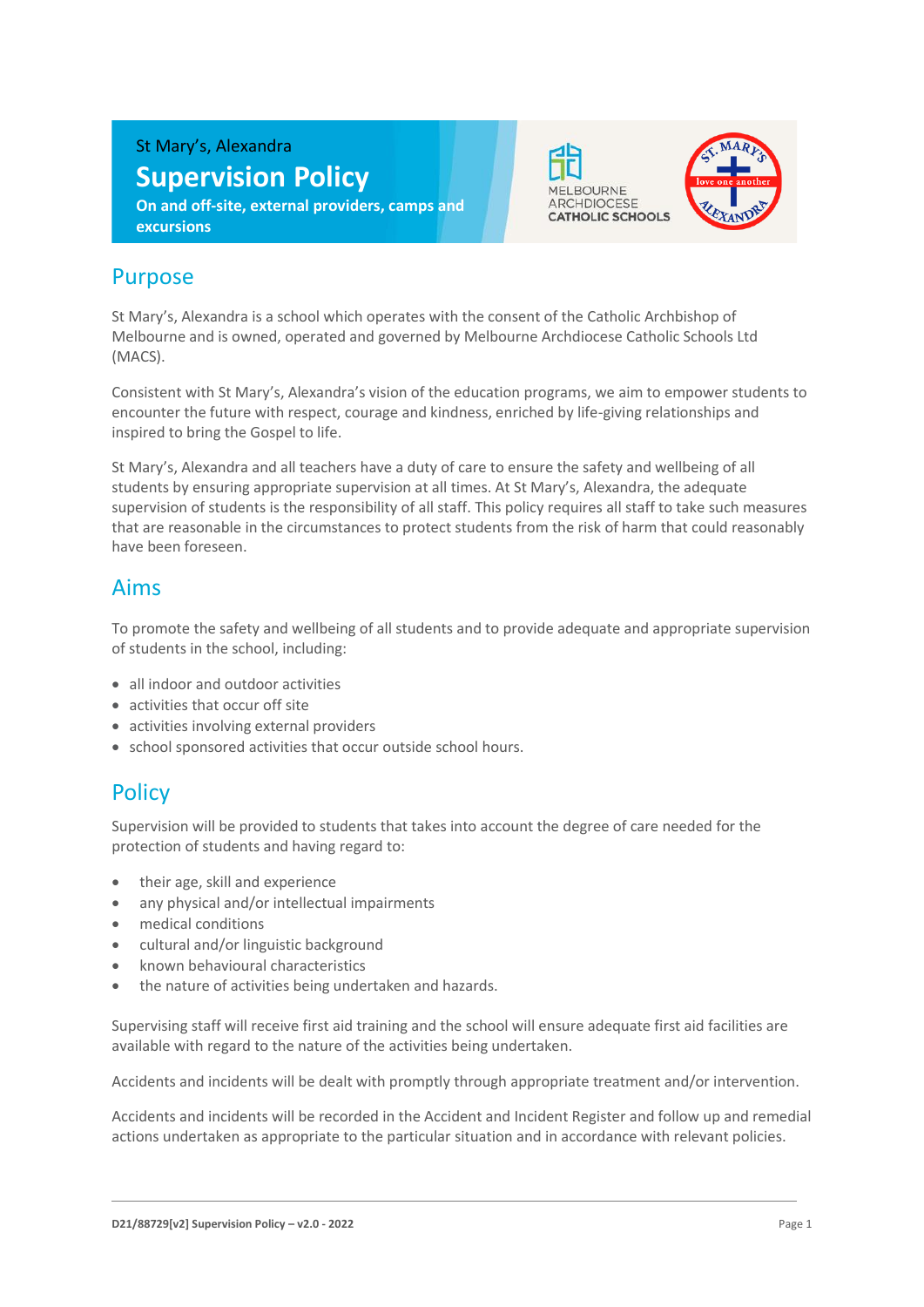### Indoor and outdoor activities on school site

The following requirements will be followed in regard to indoor and outdoor activities on the school site:

- Teachers are responsible for supervising the students in their class at all times while they are in charge of their class.
- Students will be supervised in all activities that are undertaken as part of the classroom routine, as well as for activities that are not part of the regular routine.
- Adequate age appropriate supervision in class, including consideration of the nature activities being undertaken to ensure proper use of plant and equipment, proper handling of any hazardous substances and use of relevant protective equipment
- If teachers need to leave their class for any reason, they must ensure that their class is being supervised by another authorised teacher.
- School officers, trainee teachers or visiting teachers are not authorised to be responsible for a class in the absence of a designated class teacher.
- Teachers must exercise due diligence in designing activities that take safety and care into consideration for all students with even greater care for younger students or students at risk.
- Trainee teachers, school officers, parent/guardian/carer helpers and visiting teachers may work with one or more students in small group work, but only under the supervision and direction of the classroom teacher.
- Classroom rules are designed at the start of each year to highlight expectations, set appropriate boundaries and assist the smooth conduct of the class.

#### Yard duty

A yard duty roster showing designated areas is used for supervision of the school yard before school, during school breaks and after school. The yard duty roster is on Google docs, emailed out to all staff and a hard copy if visible in the staffroom. Items for yard duty - first aid kit, hi-vis vest and Incident recording iPad can be found on the First Aid cupboard in the staffroom.

Teachers are to be visible and active during yard duty.

Teachers are to remain on duty in the designated area until they are replaced by the next teacher.

Teachers are to identify potential risks and take appropriate measures to mitigate against those risks when on yard duty.

### Off-site activities including camps, excursions and local functions

The following requirements will be followed in regard to off-site activities including camps, excursions and local functions:

- For each offsite activity, there is a designated teacher-in charge.
- All teachers and assistants must refer to the teacher-in-charge for decision-making, changes in direction or programs, or issues of concern.
- All teachers are responsible for all of the students in the activity.
- Helpers in the activity are there to support teachers, but are not authorised to make decisions for the group.
- Teachers must exercise due diligence in designing activities that take safety and care into consideration for all students, with even greater care for younger students.
- Teachers need to use a method of accounting for all students at any given point during the activity.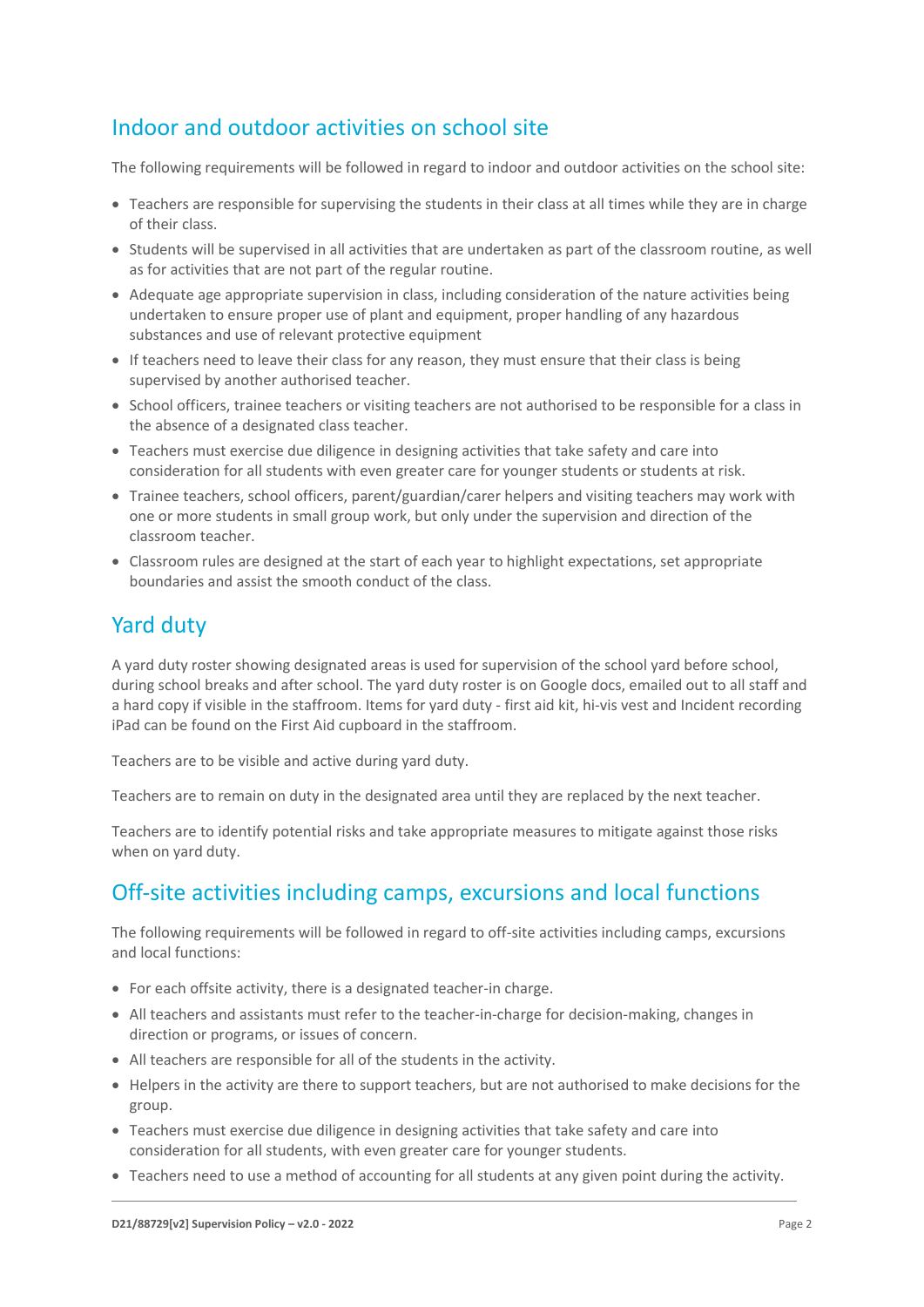- If students need to use public toilets, they should be accompanied to the toilet block by an adult so as to monitor their safety at all times.
- A record of the activity, excursion or camp will be completed by the Teacher-in-charge of the activity, and given to the principal, for approval, prior to the activity. This includes a risk assessment for the activity proposed.
- Any accompanying or assisting non-teaching adult is required to have a current Working with Children Check (WWCC).

# Activities involving external providers – on site or off-site

The following requirements will be followed in regard to activities involving external providers, either on the school site or off-site:

- The school is responsible for students at all times, and this responsibility cannot be delegated to others.
- The classroom teacher, or teacher in charge of the group is responsible for the group at all times.
- When an external provider is involved in working with a class or group of students a teacher will be present throughout the activity. E.g. swimming, camp activities, guest speaker on site.
- External providers are required to sign in at the school office, and wear a Visitor's Identification Card.
- External Providers must have a WWCC. The WWCC Number must be recorded by the teacher organising the activity.
- A record of the activity, excursion or camp will be completed by the teacher-in-charge of the activity, and given to the principal, for approval, prior to the activity.
- If external providers are working with students one-to-one, they will be within the supervision and line of sight of other teachers in the school, e.g. music lessons, NDIS providers.
- If external providers, such as psychologists are providing one-to-one testing, the schedule is monitored by office staff or a school leader.

### Before and after school supervision

The school yard will be unlocked and supervised for St Mary's Alexandra before the start of school and for 8:35am after the end of school classes. Students who remain in the school grounds after this time will be taken the school office to await collection by their parents/guardians/carers. If the parents/guardians/carers do not come to collect their children within 3:30pm a phone call will be made to the parents/guardians/carers or the emergency contact if the parents/guardians/carers cannot be contacted.

The school is committed to ensuring student safety however parental/guardian/carer co-operation is essential to managing safety issues immediately before and immediately after school.

As applicable, school activities (such as sport or band practice) arranged before or after school, will have appropriate supervision in place for attending students depending on the time and location of the activity.

Parents/guardians/carers will be informed of the school's supervision arrangements and made aware that students who attend school outside established supervision times may not be supervised and may not receive the care that is normal during the school day.

This policy will be implemented in conjunction with related policies. All supervising staff, including parttime teachers, replacement teachers and casual relief teachers are required to familiarise themselves with policies relating to the supervision of students.